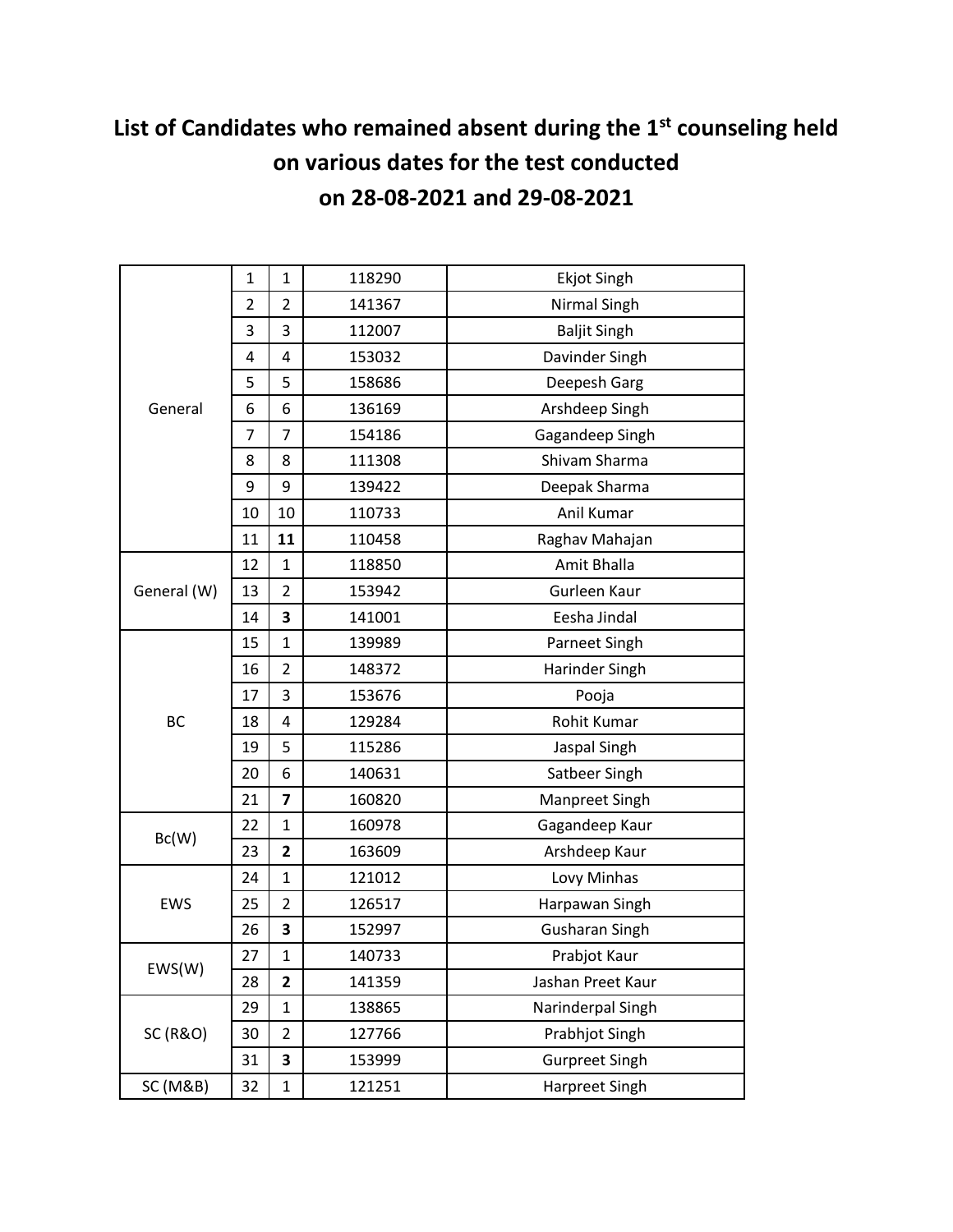|             | 33<br>$\overline{2}$<br>165094 |                         |        | Manpreet Singh             |
|-------------|--------------------------------|-------------------------|--------|----------------------------|
|             | 34                             | 3                       | 112296 | Montek Mehtab Singh Sandhu |
|             | 35                             | $\mathbf{1}$            | 112319 | Kuldeep Kaur               |
|             | 36                             | $\overline{2}$          | 154516 | Maninder Kaur              |
| SC (M&B) W  | 37                             | 3                       | 120613 | Deepika                    |
|             | 38                             | 4                       | 113698 | Ashima                     |
|             | 39                             | 5                       | 132339 | <b>Renu Passi</b>          |
| FF          | 40                             | $\mathbf{1}$            | 110563 | Manjot Singh               |
| FF(W)       | 41                             | $\mathbf{1}$            | 139678 | Satinder Kaur              |
| PH (DEAF) W | 42                             | $\mathbf{1}$            | 152673 | Jyoti                      |
| PH (ID)     | 43                             | 1                       | 119921 | Sachin                     |
| PH (LOco)   | 44                             | 1                       | 127698 | Gurpreet Kumar             |
| ESM(SC)     | 45                             | $\mathbf{1}$            | 125587 | <b>BALBIR SINGH</b>        |
|             | 46                             | $\mathbf{1}$            | 151973 | <b>SURINDER SINGH</b>      |
|             | 47                             | $\overline{2}$          | 111313 | <b>HARPAL SINGH</b>        |
|             | 48                             | 3                       | 117159 | <b>KULDEEP SINGH</b>       |
| ESM (Gen)   | 49                             | 4                       | 111365 | <b>LOVEPREET SINGH</b>     |
|             | 50                             | 5                       | 147088 | PARAMJIT SINGH             |
|             | 51                             | 6                       | 158410 | <b>DHARMINDER SINGH</b>    |
|             | 52                             | 7                       | 138084 | <b>JAGVIR SINGH</b>        |
|             | 53                             | 8                       | 126127 | <b>NEERAJ KUMAR</b>        |
| ESM (BC)    | 54                             | $\mathbf{1}$            | 126123 | <b>AVTAR SINGH</b>         |
|             | 55                             | $\overline{\mathbf{2}}$ | 114243 | <b>TEJINDER SINGH</b>      |

| ਲੜੀ<br>ਨ: | ਰੋਲ ਨੰ: | ਕੋਟਾਗਰੀ                    | ਨਾਮ | ਵਿਸੇਸ ਕਥਨ         |
|-----------|---------|----------------------------|-----|-------------------|
|           | 139668  | ∣ ਐਸ.ਸੀ(M&B)  ∣ ਨਵਜੋਤ ਸਿੰਘ |     | Documents pending |

## ਮੈਨੇਜਰ

| General        | 214785 | ' KARANBIR SINGH MANN |
|----------------|--------|-----------------------|
| I ESM(GENERAL) | 213142 | I SURINDER SINGH      |

## ਆਈ**.**ਟੀ**.**ਓ

| ਲੜੀ ਨੰ: │ ਰੋਲ ਨੰ: |        | ਕੋਟਾਗਰੀ         | ਨਾਮ | ਵਿਸੋਸ ਕਥਨ                      |
|-------------------|--------|-----------------|-----|--------------------------------|
|                   | 311294 | $\vert$ ESM(SC) |     | ਹਰਜੀਤ ਸਿੰਘ   Documents pending |